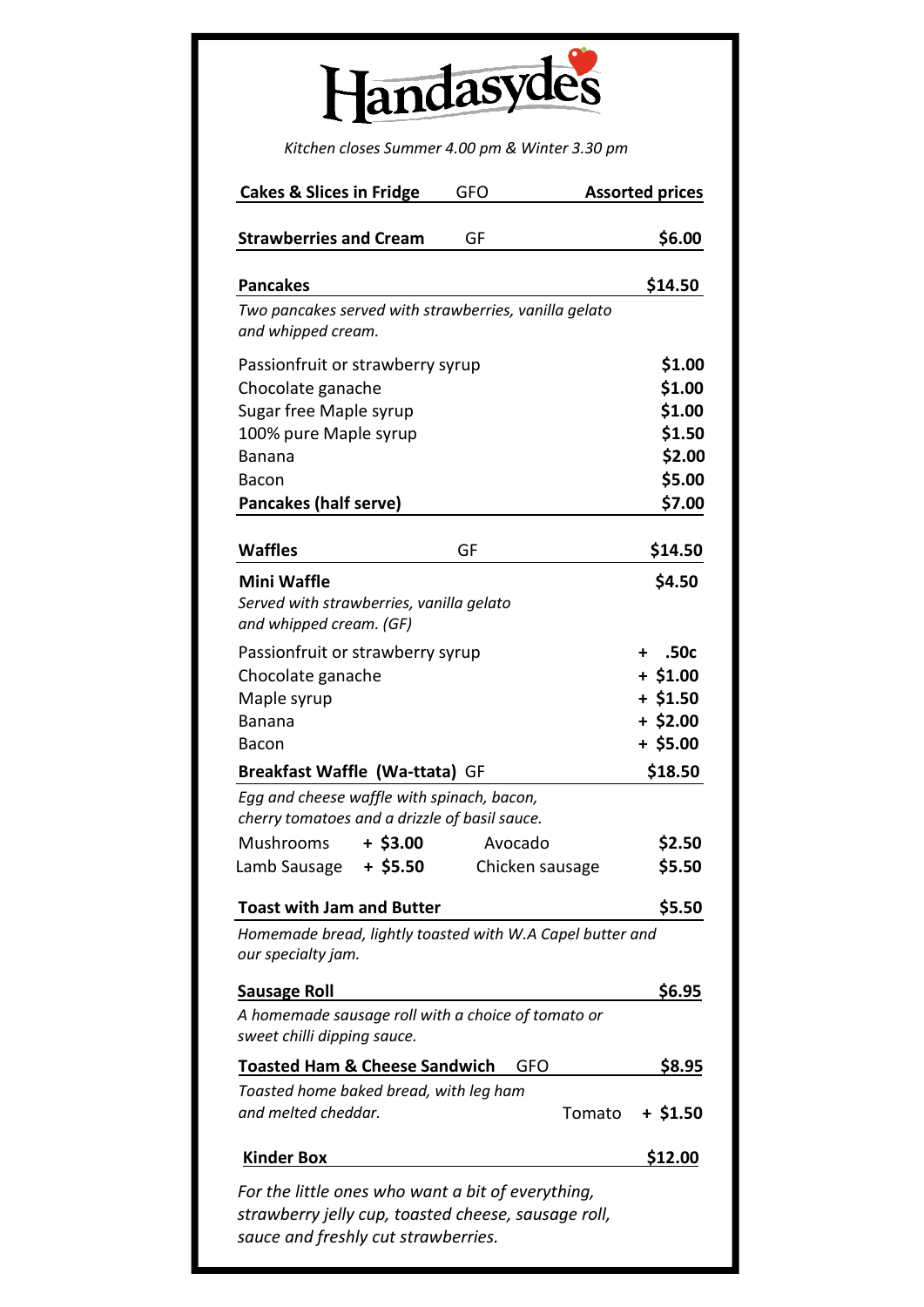

Gluten and Dairy Free options please ask our staff

|                             | Soup of the Day<br>GFO                    |                                                    | \$12.50         |
|-----------------------------|-------------------------------------------|----------------------------------------------------|-----------------|
|                             |                                           | Served with your choice of homemade bread          |                 |
| or scone.                   |                                           |                                                    |                 |
| Muffin + \$2.50             |                                           | Grilled cheese toastie                             | $+ $5.50$       |
| <b>Bacon and Egg Bagel</b>  |                                           |                                                    | \$16.50         |
|                             |                                           | Plain Bagel topped with plain philly whip, 2 eggs, |                 |
|                             | bacon & barbeque sauce.                   |                                                    |                 |
|                             |                                           |                                                    |                 |
| <b>Bagel build your own</b> |                                           |                                                    | \$6.95          |
|                             | In house made bagel, lightly toasted with |                                                    |                 |
|                             |                                           | Philadelphia and Mascarpone cream cheese whip.     |                 |
|                             |                                           |                                                    |                 |
| <b>Bagel</b>                |                                           | plain or a sweet bagel option in cabinet.          |                 |
| Keto/GF                     | $+ $2.50$                                 |                                                    |                 |
|                             |                                           | Philly Whip plain, spring onion, roast capsicum,   |                 |
|                             | jalepeno orsweet.                         |                                                    |                 |
| <b>Additions</b>            | $+ $1.50$                                 | Jam                                                | $+ $1.00$       |
| Spinach<br>Cheese           | $+ $1.50$                                 | Maple Syrup                                        | $+ $1.50$       |
| Relish                      | $+ $1.00$                                 | <b>Banana</b>                                      | $+ $2.00$       |
| Tomato                      | $+ $1.50$                                 | Wild berry compote $+$ \$2.50                      |                 |
| Avocado                     | $+ $2.50$                                 |                                                    |                 |
| Salami                      | $+$ \$3.00                                | <b>Tomato Sauce</b>                                | $+ $1.00$       |
| Ham                         | $+ $3.50$                                 | <b>BBQ Sauce</b>                                   | $+ $1.00$       |
| <b>Bacon</b>                | $+ $5.00$                                 | Eggs x2                                            | $+ $5.00$       |
|                             |                                           |                                                    |                 |
| <b>Bruschetta</b>           | V/VG                                      | GFO                                                | \$14.95         |
|                             |                                           |                                                    |                 |
|                             | Home baked bread toasted, topped with     |                                                    |                 |
|                             |                                           | seared cherry tomatoes, onion, basil sauce         |                 |
| & balsamic glaze.           |                                           |                                                    |                 |
| Avocado $+$ \$2.50          |                                           | Mushrooms $+$ \$3.00                               | Feta $+$ \$3.00 |
|                             |                                           |                                                    |                 |
| <b>Available as extras</b>  |                                           |                                                    |                 |
| Tomato sauce                | \$1.00                                    | Bread x1                                           | \$2.50          |
| <b>BBQ</b> sauce            | \$1.00                                    | Toast x1                                           | \$2.50          |
| Onion                       | \$1.00                                    | Avocado                                            | \$2.50          |
| Spinach                     | \$1.50                                    | Ham                                                | \$3.50          |
| Tomato                      | \$1.50                                    | <b>Bacon</b>                                       | \$5.00          |
| Egg x1                      | \$2.50                                    | Lamb Sausage                                       | \$5.50          |
| Mushroom                    | \$3.00                                    | Chicken Sausage                                    | \$5.50          |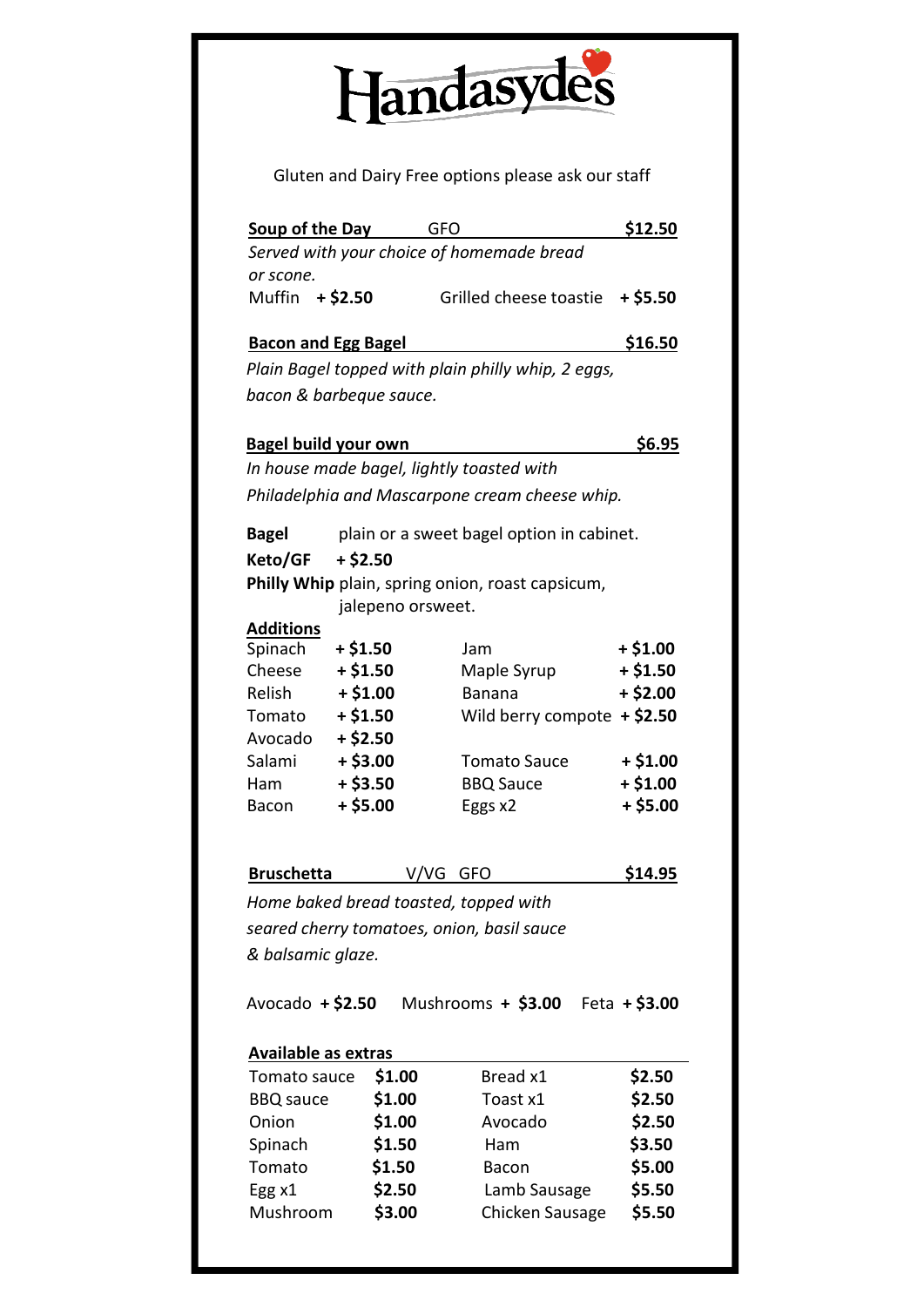

### LIGHT LUNCHES

**Tuscan Chicken & Mushroom** GFO **\$18.95** *Chicken in a creamy sauce with Tuscan herbs, sundried tomatoes, olives, mushrooms & wilted spinach served with home baked bread.*

**Ploughman's Lunch** GFO/V **\$26.50** *Fresh leg ham, Capel cheese, pickled onions, dill pickles, potato salad and a boiled egg with our home baked bread and our awesome strawberry relish.*

#### **Keto/GF Platter 28.00**

*(Meal for 1 or snack for 2) Keto Bagel, Philly cheese chive whip, devilled egg, olives, triple brie, parmesan crackers, ham, chorizo, celery, chicken sausage, fresh strawberries, Keto petit fours and cream.*

#### **Farmer's High Tea (Suitable for 2 people) \$36.50**

*Toasted ham and cheese, sausage roll, 3 dipping sauces, scones with jam and cream and petit fours. Includes regular tea or coffee.*

#### **Cheese Platter** GFO **\$44.00**

*Capel club cheddar, Castello blue, Dellendale brie, Philly cheese with strawberry chilli dipping sauce, salami, chorizo, olives, baby cucumber, 4 varieties inhouse made crackers served with strawberry pepper jam and strawberry paste on the side. (Can swap out blue cheese for extra Capel club cheddar)*

#### **Picnic Basket** GFO **\$53.50**

*Meal for two or a nice share plate for four. Vintage cheddar with homemade bread and crackers, carrot, celery sticks, guacamole, olives and dill pickle. Ham, salami, chorizo, lamb sausage with strawberry chilli chutney and roast capsicum philly whip. Finishing with petit fours and strawberry iced tea or house made sparkling strawberry drink.*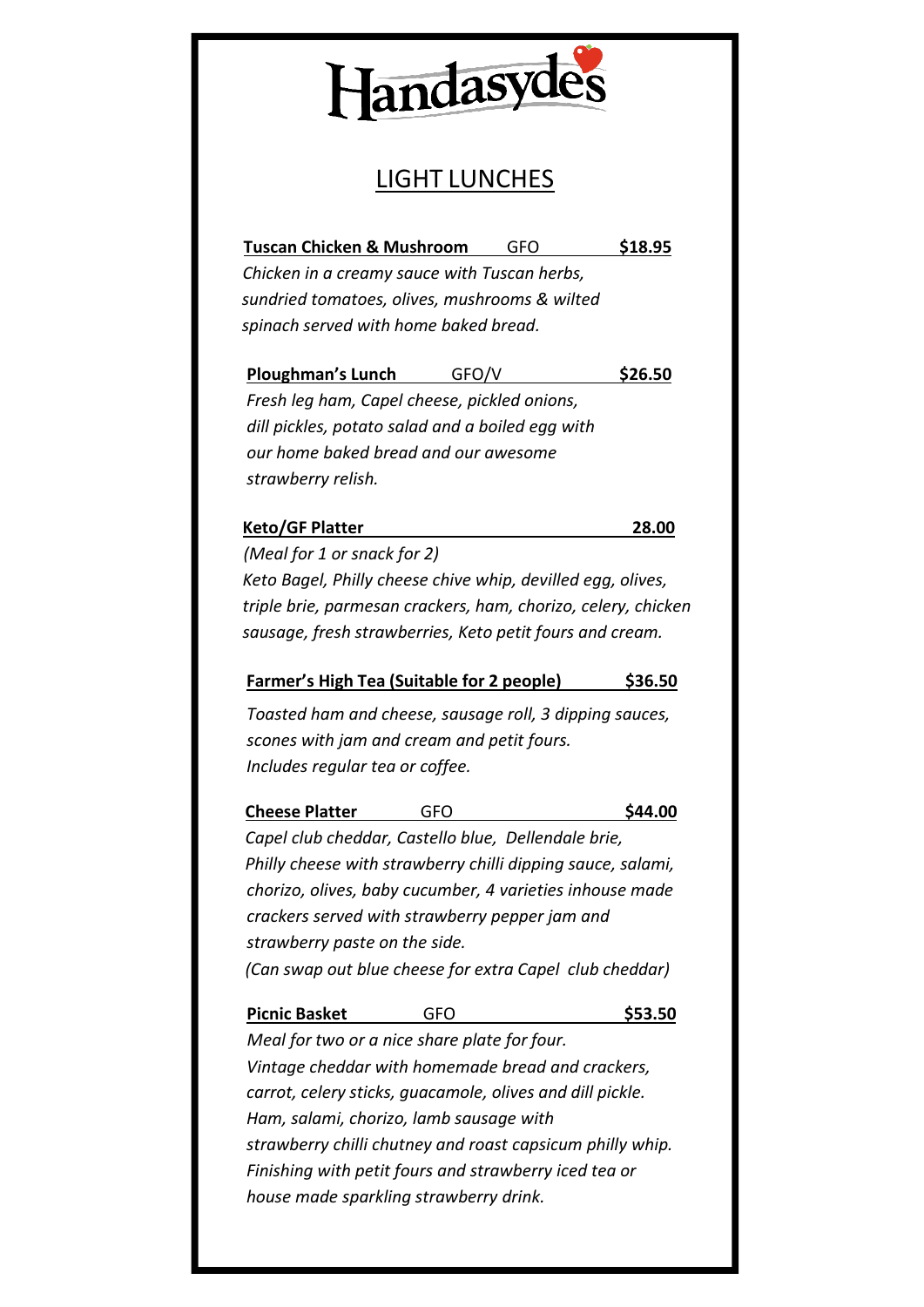

### GELATO& SORBET

| <b>Gelato &amp; Sorbet</b>                                                                                          | cup or cone |
|---------------------------------------------------------------------------------------------------------------------|-------------|
| Kid's scoop                                                                                                         | \$3.00      |
| 1 scoop                                                                                                             | \$5.00      |
| 2 scoops                                                                                                            | \$7.00      |
| Take home pack-                                                                                                     | \$16.00     |
| Your choice from display freezer                                                                                    |             |
| <b>Super Sundae</b>                                                                                                 | \$11.00     |
| 3 scoops gelato or sorbet of your choice, served with cream<br>in a waffle basket. Add the toppings of your choice. |             |

*GF – served in a glass.*

Oat or Lactose free milk

| Add the toppings of your choice:             |               |
|----------------------------------------------|---------------|
| Flaked almonds or crushed peanuts            | $+ $1.00$ ea. |
| Strawberry, passionfruit, or raspberry syrup | $+ $1.00$ ea. |
| Chocolate or chocolate mint magic            | $+ $1.00$ ea. |
| Chocolate ganache or caramel sauce           | $+ $1.00$ ea. |
| Chocolate flake                              | $+ $1.00$ ea. |
| Crushed choc coated f/dried strawberries     | $+ $1.00$ ea. |
| Marshmallows                                 | $+ $1.50$ ea. |
|                                              |               |

**Banana Split** GF **\$14.50** *Banana, 3 scoops of vanilla gelato with chocolate ganache, caramel sauce, whipped cream, wafer biscuit & crushed nuts.*

| <b>Gelato Milkshake</b>               | \$8.50    |
|---------------------------------------|-----------|
| Kids Gelato Milkshake                 | \$4.50    |
| Strawberry, vanilla, chocolate,       |           |
| passionfruit, caramel or raspberry.   |           |
| <b>Gelato Thickshake</b>              | \$10.50   |
| Coffee caramel, vanilla, chocolate,   |           |
| strawberry, passionfruit or raspberry |           |
|                                       |           |
| Malt                                  | $+ $1.00$ |
| <b>Alternative Mylk</b>               |           |
| Soy, Almond, Coconut, Macadamia       | + \$1.00  |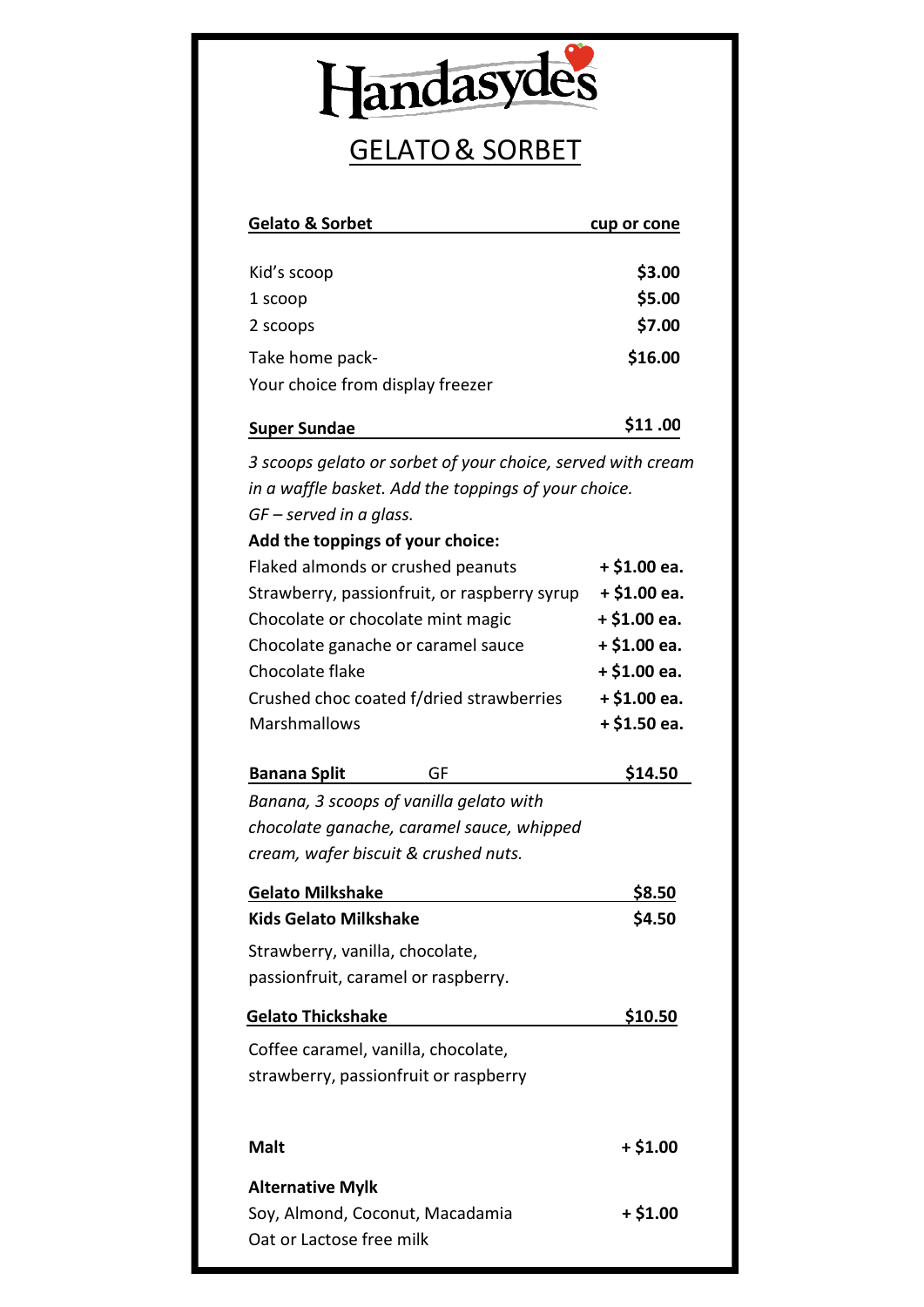| andasvo.<br>66 |
|----------------|
|                |

## COLD DRINKS

| <b>Iced Drinks</b>                                                                                       |               | \$8.50        |
|----------------------------------------------------------------------------------------------------------|---------------|---------------|
| Coffee, chocolate, mocha, chai                                                                           |               |               |
| <b>Spiders</b>                                                                                           |               | \$6.00        |
| Coke or Fanta                                                                                            |               |               |
| <b>Frappe</b>                                                                                            |               | \$9.00        |
| Served with whipped cream.                                                                               |               |               |
| Vanilla, chai, raspberry,                                                                                |               |               |
| strawberry, chocolate or coffee                                                                          |               |               |
| <b>Strawberry or Chocolate Milk</b>                                                                      |               | <u>\$5.00</u> |
| Carafe<br>Child's serve                                                                                  | \$10.00       |               |
|                                                                                                          | \$3.50        |               |
| <b>Housemade Sparkling Cool Drink</b>                                                                    |               | \$5.00        |
| Strawberry                                                                                               | Carafe        | \$8.00        |
| Strawberry & mint                                                                                        | Child's serve | \$3.00        |
| <b>Strawberry Float</b>                                                                                  |               | \$9.50        |
| (When in Season)                                                                                         |               |               |
| Fresh unsweetened strawberry juice, 1 scoop                                                              |               |               |
| sorbet, whipped cream.                                                                                   |               |               |
| <b>Strawberry Iced Tea</b>                                                                               |               | \$5.50        |
|                                                                                                          | Carafe        | \$10.00       |
|                                                                                                          |               |               |
| <b>Smoothies</b>                                                                                         |               | \$9.50        |
| <b>Strawberry Dream</b>                                                                                  |               |               |
| Strawberries, yoghurt, sorbet and milk                                                                   |               |               |
| <b>Banana Bliss</b><br>Banana, vanilla gelato, yoghurt and milk                                          |               |               |
| <b>Tropical Twist</b><br>Banana, mango, passionfruit, yoghurt & milk                                     |               |               |
| Berry Blitz (VG)                                                                                         |               |               |
| Strawberry, raspberry & sorbet<br>(Youngberry, loganberry or boysenberry - may vary depending on season) |               |               |
| <b>Alternative Mylk</b>                                                                                  |               | $+ $1.00$     |
| Soy, Almond, Coconut,                                                                                    |               |               |
| MacadamiaOat or Lactose free                                                                             |               |               |
| milk                                                                                                     |               |               |